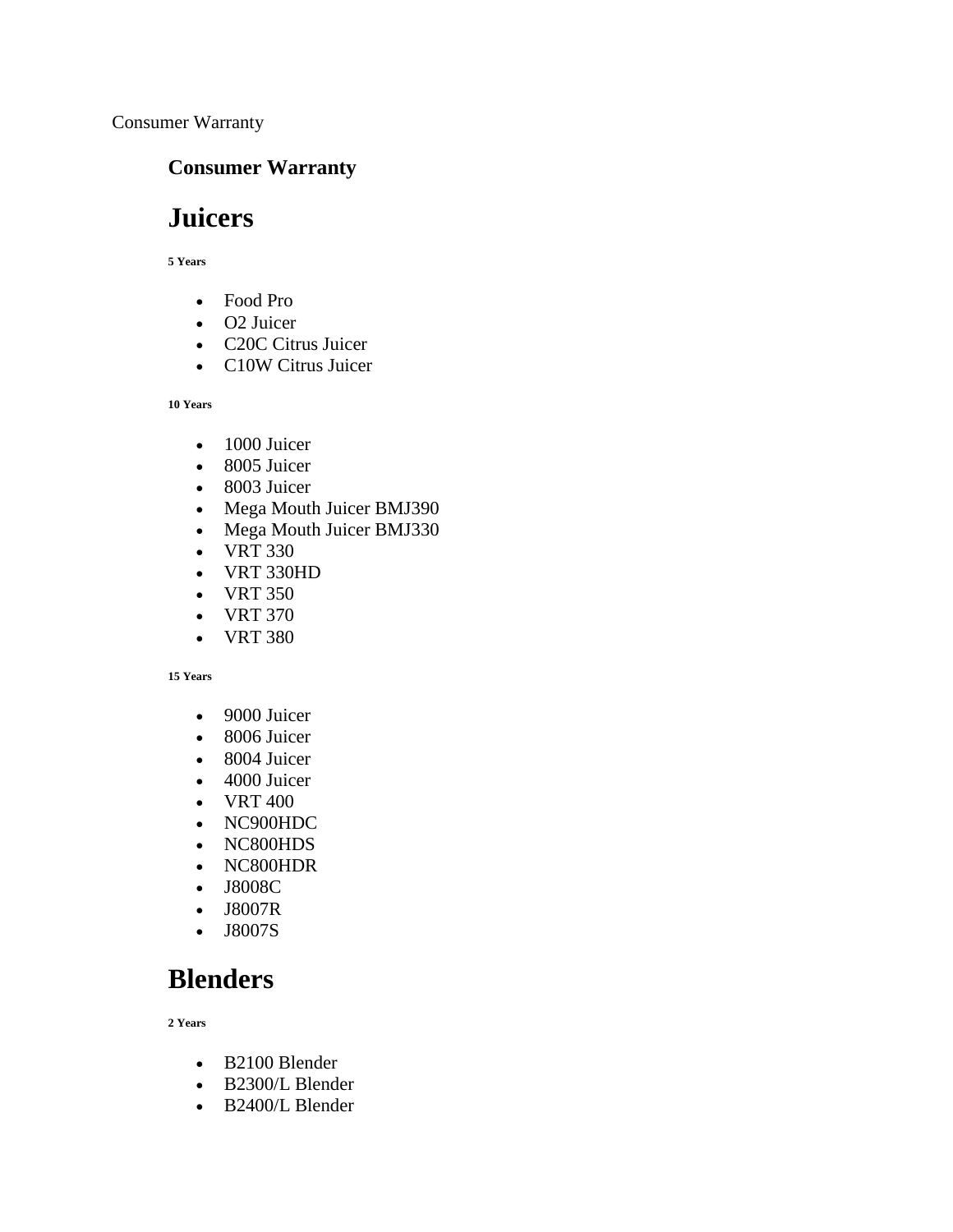- B2500/L Blender
- BL3 Series of Blenders

**5 Years**

**10 Years**

- BL4 Series of Blenders
- BL6 Series of Blenders

### **Commercial & International Warranty**

•Please Contact Your Local Distributor.

[Click Here for the list of International Distributors.](http://www.omegajuicers.com/international/)

#### **Consumables**

Specific parts of the equipment listed above are considered to be consumable items, and therefore NOT subject to normal warranty as stated above. These items include but are not limited to: blender containers, cutting assemblies, knives, clutches, drive sockets, lids & measuring cups, dispenser bowls, stirrers, handles, lights, shelves, shelf clips, gaskets, sharpening stones, springs, knobs, dials, and decanters.

#### Warranty Claims

Warranty claims can be made by calling 800-633-3401 during normal business hours between 8:30am and 5:00pm Eastern, Monday thru Friday excluding Weekends and Holidays. Emergency warranty service claims can be made after hours, weekends and holidays by dialing 800-633-3401 and following the automated prompts.

All claims must include: make, model number, serial number, proof of purchase (dated receipt), month and year of installation, authorized equipment dealer and all pertinent information supporting the claim prior to the issuance of a warranty claim number. At the time of a warranty claim, should on-site service be necessary, a service company will be dispatched by The Legacy Companies to the location to facilitate repairs covering labor, parts (premium or overtime service is not included) and appropriate travel (not to exceed 2 hours or 100 miles round trip).

If during the warranty event the on-site technician determines the issue to be the result of improper installation, misuse, abuse, or requires adjustments and/or calibration, the end user will become responsible for any charges brought forth by the service company. Should on-site service not be authorized as an option for your product, an RMA (Return Merchandise Authorization) may be issued. The issuance of an RMA requires the end user provide adequate packaging and shipping including the cost of freight to The Legacy Companies Service Center for disposition. Should a replacement unit be necessary, it will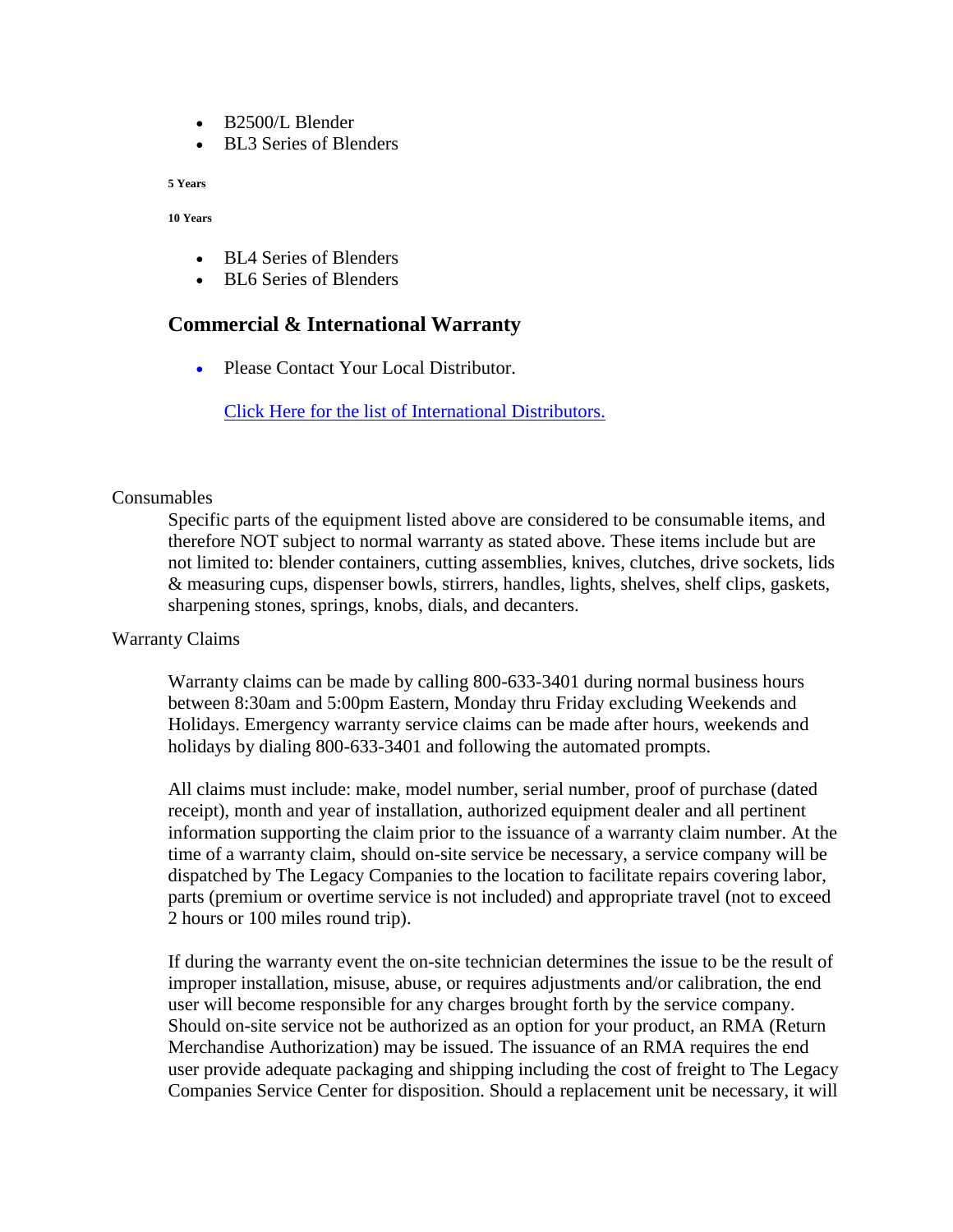be at the sole discretion of TLC Management and a new or refurbished unit will be provided. The cost to repair or replace the item including the cost to ship the unit back to the end user will be covered as a part of the warranty.

#### Product Returns

Product returned to The Legacy Companies without an RMA or to its Distributors and/or Dealers under the auspices of warranty, freight damage or other issues and with the expectation of receiving a credit, replacement, and/or payment for the same without prior review and authorization of The Legacy Companies is strictly prohibited and will become the sole responsibility of the party authorizing the action.

#### Warranty Exclusions

NO CONSEQUENTIAL DAMAGES: The Legacy Companies is not responsible for economic loss or special, indirect or consequential including without limitation; loss or damage arising from food or product spoilage claims, whether or not on account of product failure.

WARRANTY IS NOT TRANSFERABLE: This warranty is not transferable or assignable and applies only to the original verified purchaser.

NO IMPLIED WARRANTY OF MERCHANTABILITY OR FITNESS FOR PARTICULAR SERVICE: There are no other warranties statutory, expressed, or implied, except that which is specifically found on the website. These warranties are exclusive and in lieu of all other warranties including implied and merchantability or fitness of a particular purpose.

IMPROPER ELECTRICAL CONNECTIONS: The Legacy Companies is not responsible for the repair or replacement of failed or damaged components resulting from electrical power failure, the use of extension cords, low voltage, or voltage drops to the unit.

IMPROPER USAGE: The Legacy Companies assumes no liability for parts or labor coverage for component failure or other damages resulting from improper usage or installation or failure to clean and/or maintain the product as set forth in the Owner's Manual provided with each unit.

CONSUMABLES: This warranty does not include and is not limited to items such as; blender containers, cutting assemblies, knives, clutches, drive sockets, lids and plugs, dispenser bowls, stirrers, handles and lights, shelves, shelf clips, gaskets, door handles, and sharpening stones, knobs, dials and decanters. Visit our website for a complete listing.

ADJUSTMENTS & CALIBRATIONS: Adjustments including calibrations, leveling, tightening of fasteners, or utility connections normally associated with the original installation are the responsibility of the dealer, installer or the end user and not the responsibility of The Legacy Companies.